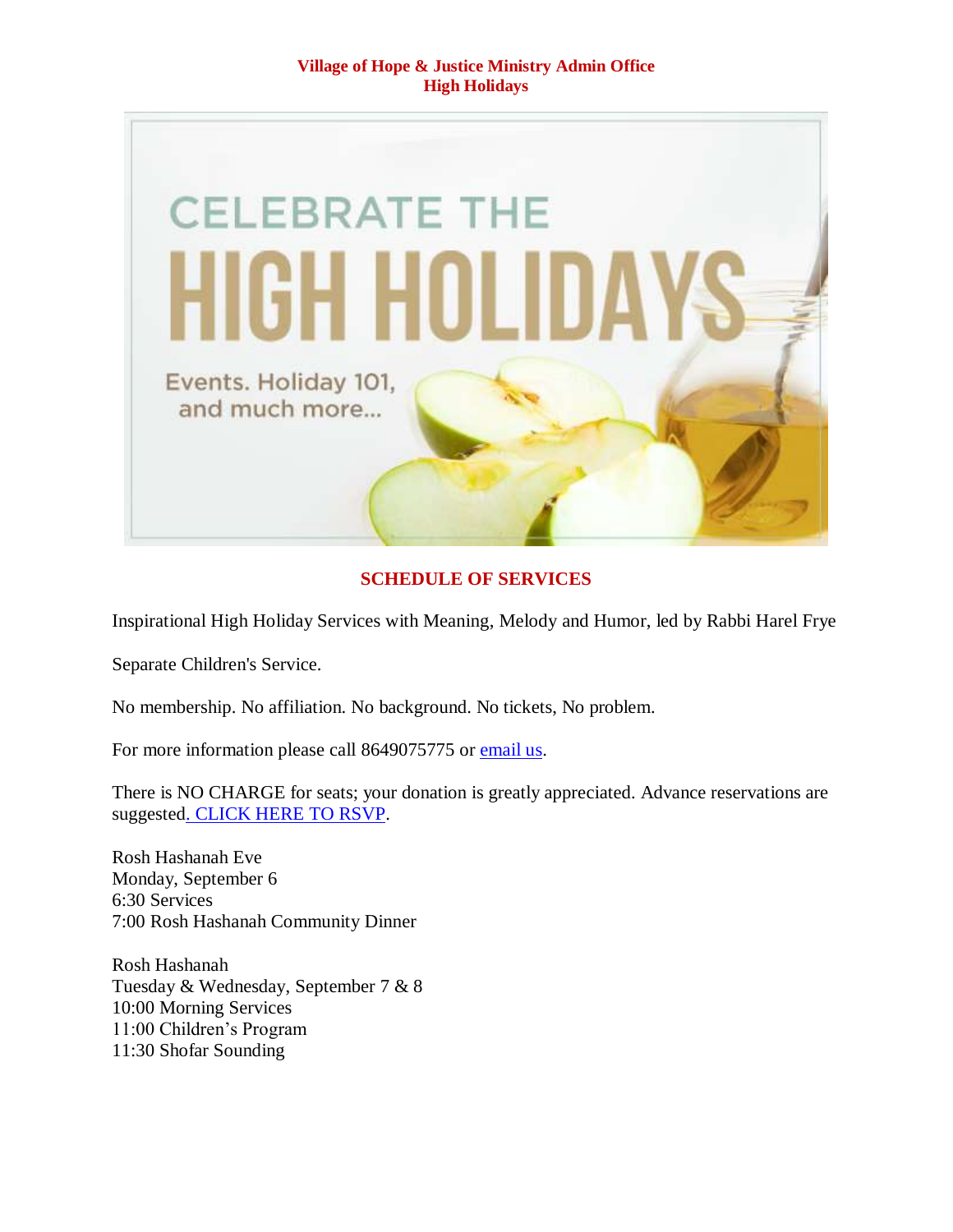Yom Kippur Eve Wednesday, September 15 6:30 Kol Nidrei

Yom Kippur Day Thursday, September 16 10:00 Morning Services 11:00 Children's Program 12:00 Yizkor Memorial Service 6:00 Mincha/Neila Closing

Yom Kippur ends at 7:53pm Services Followed by a Buffet Break-Fast

Sukkot

Monday, September 20 6:00 Community Dinner in the Sukkah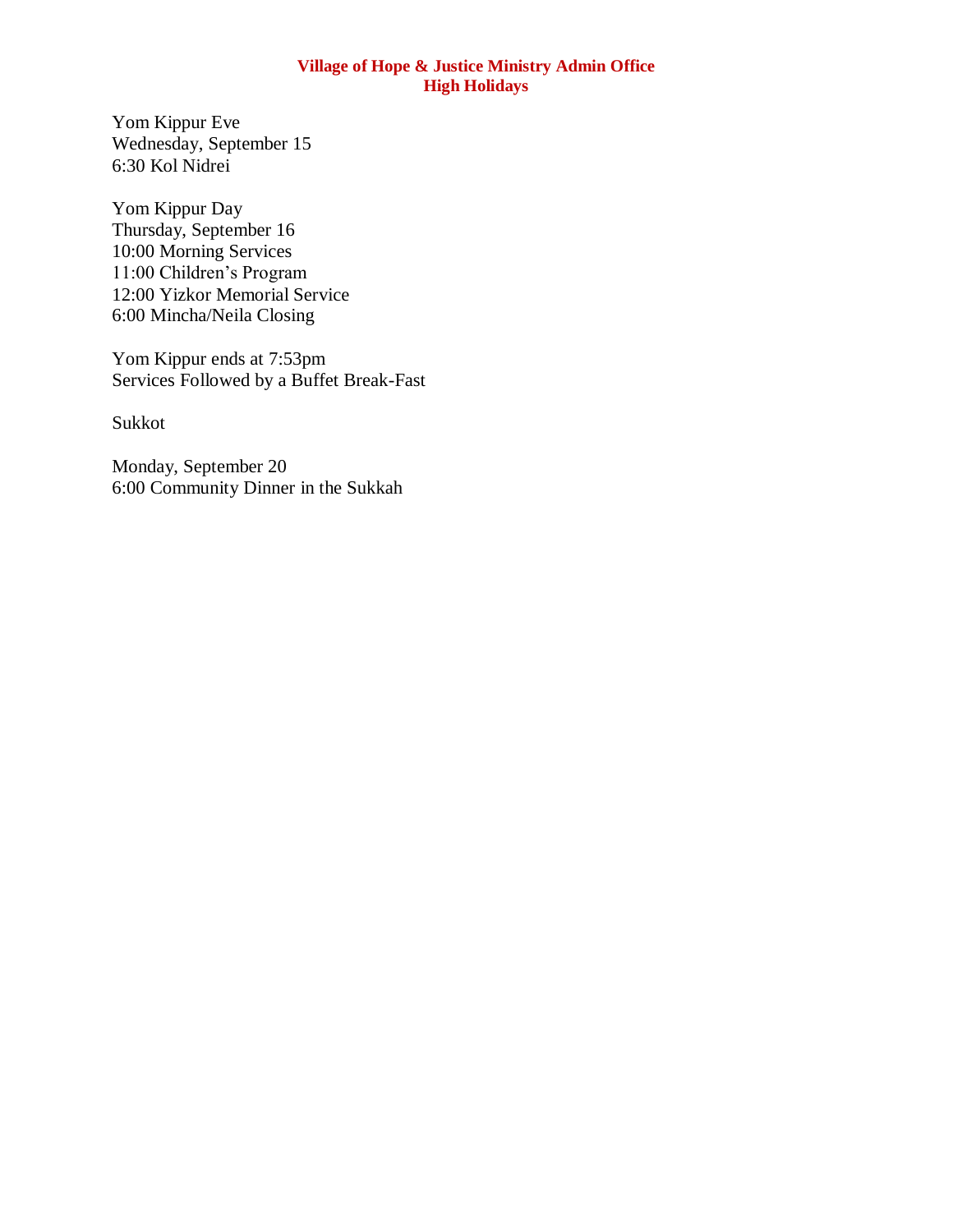

# **RESERVATION DETAILS**

Village of Hope & Justice Ministry Headquarters – Glenwood Springs, CO

# [Reserve your seats today!](mailto:vohjm2013@gmail.com)

A lively, inspiring and meaningful High Holiday experience led by Rabbi Harel Frye

There is NO CHARGE for seats; [your donation is greatly appreciated.](https://villageofhopejusticeministry.org/donation-donazione/) Advance reservations are suggested. For questions, feel free to call 8649075775.

# **SCHEDULE OF SERVICE**

Please Choose which Services or Dinners you Plan to Attend

| ex: myname@example.com |
|------------------------|
| Phone Number           |
|                        |
|                        |
|                        |
| ex: 23                 |
| Number of Children     |
| ex: 23                 |
|                        |

Rosh Hashanah Eve Monday, September 6 6:30pm Services 7:00pm Dinner Reservation